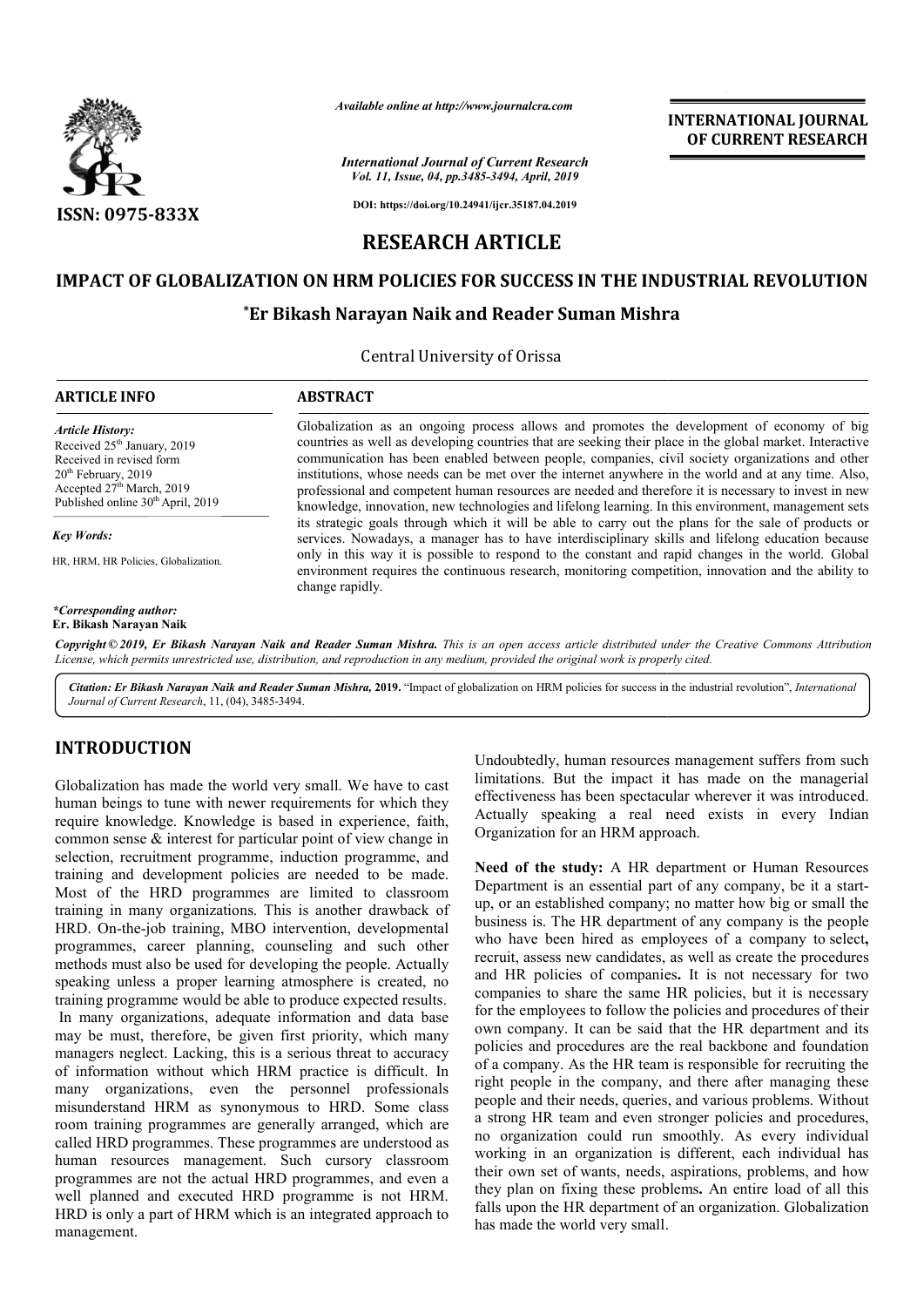We have to cast human beings a tune with newer requirements for which they require knowledge. Knowledge is based in experience, faith; common sense  $\&$  interest for particular point of view change in selection recruitment programme, induction programme, and Training and Development policies are needed to be made. These policies can be made efficiently by understanding the process of globalization and its influence on the human resources aspect of the organizations. The globalization has both positive and negative impact on the organizations' human resources. This study makes an attempt to know the positive influence which is to be retained in the organization for its benefit. And also it tries to enumerate the negative influence which has to be eradicated through formation of new policies suitable to the global environment.

#### **Objectives of the study**

- To study the implications of globalization on the HR policies
- To find the challenges and barriers faced by the Human Resource Department
- To understand the changes in the roles and responsibilities of Human Resource Department
- To access the role of information technology for human resources department in the era of globalization
- To determine the likely changes in the Human Resources Policies as a result of globalization forces

### **Sources of data**

- **Primary Data:** The primary data includes data collected through the discussion with the concerned executives of the organization.
- **Secondary Data:** The secondary source of data includes official records, various publications of the organizations and annual reports audited financial statement and company websites.

In the present study, an attempt has been made to know the positive influence which is to be retained in the organization for its benefit. And also it tries to enumerate the negative influence which has to be eradicated through formation of new policies suitable to the global environment. This study is undertaken by taking both primary and secondary data.

**Primary data:** It collected from various respondents through a questionnaire. The questionnaire consisted of questions related to aspects of globalization, its effect on Human Resources Policies and Human Resources Department. The questionnaire was sent to 80 respondents including research scholars, IT professionals, Government servants, and officials from various corporate. Out of 80 respondents 59 responses were collected for the study.

**Secondary data:** The study also includes secondary data that has been collected from various case studies, research journals, published articles, magazines, online database and other published information. The procedural details have been collected from the respective manuals, booklets etc.

#### **Findings of the study**

#### **Findings from the case study**

**The case of Malaysian Public Service:** The Malaysian Public Service has changed a lot many things in its HR policies with respect to time and to be specific with respect to globalization. The Malaysian Public service has undergone the following changes in the HR policies.

- Remuneration System
- Career development
- Allowances & perquisites
- Training & development
- Performance appraisal system
- Application of ICT

**The case of South Korea:** The HR policies of South Korea has undergone the changes in the aspects of,

- Recruitment
- Performance appraisal
- Compensation management
- Organization systems

The changes in the above mentioned points are explained in the following table.

## **Findings from the observations**

**Whether globalization has a positive impact on the organization or not:** This question was intended to know the reactions of employees, IT professionals, research scholars and various other people towards globalization. There were 58 responses for this question and maximum had the positive view of globalization towards their organization. A total of 44 respondents agreed about globalization having a positive impact on their organizations. Only 10(14.4%) respondents disagreed of globalization having a positive impact while 5 respondents (8.6%) were neutral about the globalization impact. Thus around 76% of respondents including IT professionals, industrialists, research scholars etc feel that globalization has a significant impact on the success of the organizations.

**Globalization has significantly influenced and changed certain HR policies of various organizations:** The aim of this question was to know does globalization influences or changes the policies of the organization. Out of a total of 57 responses for the question, maximum number of respondents counting to 52 (91%) agreed that globalization and its impact has influenced extensively certain aspects of the organizations' policies. On the other side of the coin only  $1(2%)$  respondent disagreed to the same while 4 respondents (7%) remained neutral. From the data of the respondents it can be said that globalization not only affects the organization but also affects its policies and practices. And it will not be wrong by concluding the same because to be effective in the operations, an organization has to be effective in its policies also. By summing up the above two responses it is evident that for having a positive impact of globalization on the organization there should be policies as per the need of the hour.

**Impact of globalization on individual HR policies of organizations:** With this question an attempt has been made to know and understand on which individual HR policy globalization poses an immense impact. Multiple responses were gathered for this question from a total of 57 respondents. The results hierarchy includes training & development in the top most level, followed by performance management system, recruitment and selection and career management. From the graph it can be seen that training  $\&$  development programs instituted by various organizations has been significantly affected by the globalization followed by the practices of performance management systems.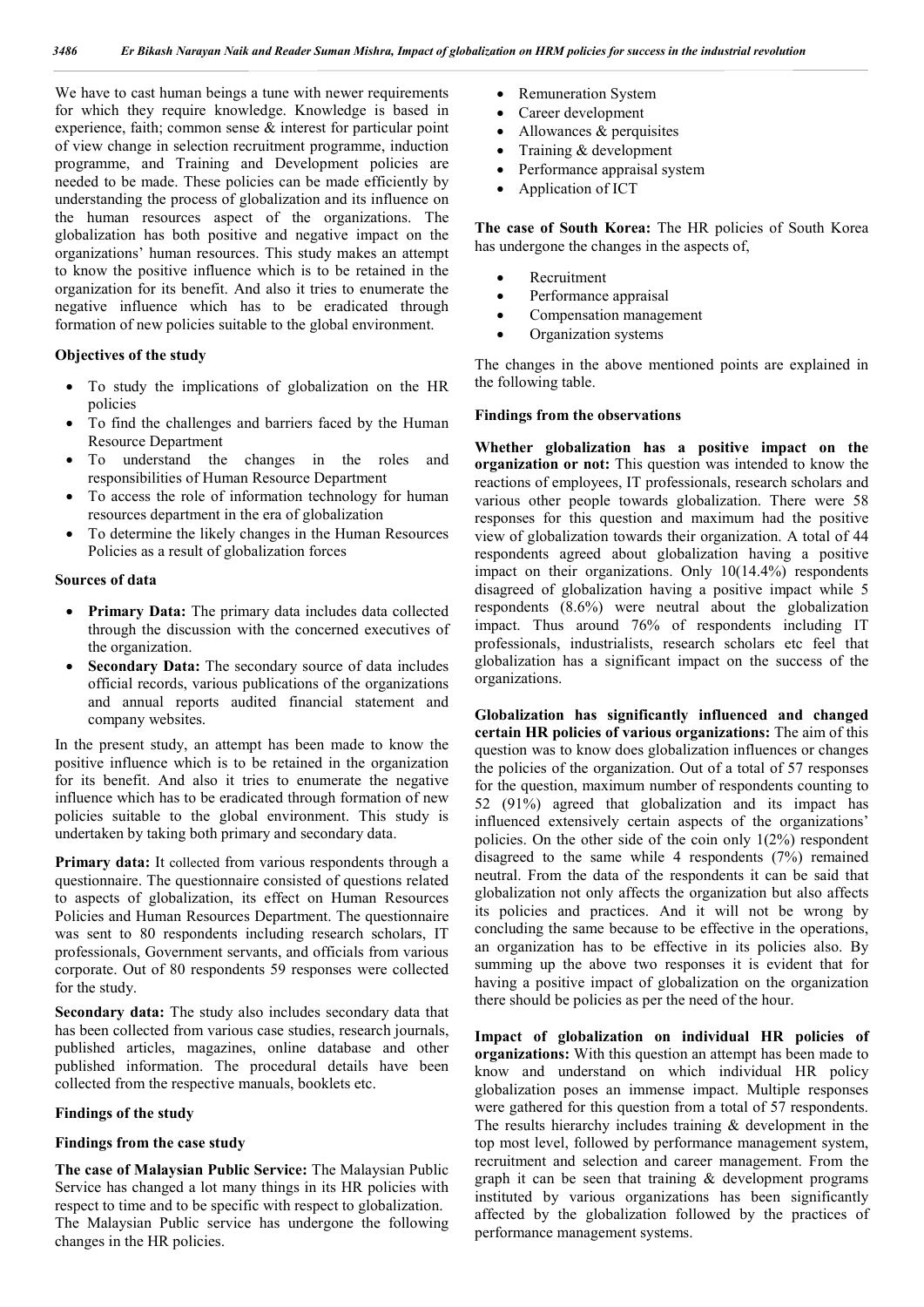#### **Table 1. Changes in HR policies of Malaysian Public Service**

| <b>HRM</b> Areas             | Changes adopted                                                                                                                                                                                                                                                                                                                                                                                                                                                                                                                                                                                                                                                                                                                                                     |
|------------------------------|---------------------------------------------------------------------------------------------------------------------------------------------------------------------------------------------------------------------------------------------------------------------------------------------------------------------------------------------------------------------------------------------------------------------------------------------------------------------------------------------------------------------------------------------------------------------------------------------------------------------------------------------------------------------------------------------------------------------------------------------------------------------|
| Remuneration system          | Starting salary of employees, who have been confirmed in service and after appointed to<br>$\bullet$<br>another scheme of service, is to be at least one salary increment higher than the previous<br>position;<br>Probationary period of 3 years under the NRS is modified to 1 year including for those<br>$\bullet$<br>under Promotion through Appointment<br>Employees who have been approved full pay study leave are to be granted actual salary<br>$\bullet$<br>progression during the duration of their courses; and<br>Employees who are approved for alternative salary range due to various reasons such as<br>study leave or chronic illness are granted notional salary progression of not more than 3<br>times during their entire tenure of service. |
| Career development           | Addition of promotional grades<br>Redesignation of grades using Numeric Data Range<br>Coverage of critical services<br>Reformulation of service schemes                                                                                                                                                                                                                                                                                                                                                                                                                                                                                                                                                                                                             |
| Allowances & perquisites     | Addition of another salary point to maximum salary points in all Salary Schedules.<br>$\bullet$<br>All Matrix Salary Schedules of promotional grades are modified from 3 Levels to 2<br>٠<br>Levels while those in the appointment grades are retained. Thus, employees in Level 2 of<br>promotional grades have gone through a salary conversion exercise effective from the date<br>MRS was launched.                                                                                                                                                                                                                                                                                                                                                             |
| Performance appraisal system | The introduction of five separate Annual Performance Appraisal Report forms according<br>$\bullet$<br>to the various service groups<br>Adjustments on the aspects, criteria of evaluation and weightage used<br>$\bullet$<br>Merging of the Annual Work Target forms with the Annual Appraisal Report forms to<br>٠<br>ease the preparation of the annual work targets                                                                                                                                                                                                                                                                                                                                                                                              |
| Training & development       | Special talks and panel discussion, e.g. Premier Civil Service Dialogue with the Prime<br>٠<br>Minister (MAPPA); INTAN Executive Talk (IET) and Executive Roundtable - INTAN<br>(ERTI).<br>Special seminars, e.g. Seminar on Managing Change in the Era of Electronic Government;<br>$\bullet$<br>and Managing Public Sector Output in the Knowledge-Based Economy<br>Annual conference, e.g. National Civil Service Conference; and<br>$\bullet$<br>Publications, e.g. Bulletins; INTAN Management Journal; INTAN Management Series;<br>$\bullet$<br>and INTAN Executive Series                                                                                                                                                                                    |
| Application of ICT           | Introduction of EG-HRMMIS<br>$\bullet$<br>Adoption of DSS<br>$\bullet$<br>Web-based publishing                                                                                                                                                                                                                                                                                                                                                                                                                                                                                                                                                                                                                                                                      |

#### **Table 2. Changes in the HR policies in South Korea**

| <b>HRM</b> Areas     | Old Characteristics                              | New Characteristics                              |
|----------------------|--------------------------------------------------|--------------------------------------------------|
| Core Ideology        | Organization first<br>Collective equality<br>٠   | Individual respected<br>Individual equality<br>٠ |
|                      | Community oriented<br>٠                          | Market principle adopted<br>٠                    |
| Human Resources flow | Mass recruitments from new graduates<br>٠        | Recruitment on demand<br>٠                       |
|                      | Job security (life time employment)<br>$\bullet$ | Job mobility (life time career)<br>$\bullet$     |
|                      | Generalist oriented<br>٠                         | Development of professional                      |
| Work systems         | Tall structure<br>٠                              | Flat structure                                   |
|                      | Line & staff; function based                     | Team systems                                     |
|                      | Position-based<br>٠                              |                                                  |
| Evaluation & reward  | Seniority (age, tenure)<br>٠                     | <b>Oualification-based</b>                       |
|                      | Pay equality perused<br>٠                        | Ability & performance (annual pay)<br>٠          |
|                      | Evaluation to advance in job $\&$ grade<br>٠     | Merit pay systems<br>٠                           |
|                      | No appraisal feedback<br>٠                       | Evaluation for pay increases<br>٠                |
|                      | Single-rater appraisal<br>٠                      | Appraisal feedback                               |
|                      |                                                  | 360 appraisal                                    |
| Employee influence   | Relatively less involvement<br>٠                 | Involvement of knowledge                         |
|                      | Relatively less information sharing              | More information sharing                         |

The training & development practices have changed dramatically within a last few years. The need and requirement of training & development programs, their execution and follow-up has been influenced and changed with respect to globalization. On the part of performance management systems the methods have changed from only evaluation to feedback and consulting, from superiors' evaluation to 360 degree and 720 degree evaluation. The recruitment & selection has also been influenced to a great extent. 49.1% (28) respondents supported for recruitment & selection being significantly influenced by the globalization.

The influence and changes in the practices of recruitment  $\&$ selection has been seen from employment exchanges to social media, employee referral etc. Few respondents (10) i.e., 17.5% had the view that globalization has influenced the career management practices. It can be justified by the need of competency mapping with respect to attributes like behavior, attitude, cultural practices & influences etc.

**Challenges were faced by organizations as a result of globalization:** It is evident that for adopting any new change or new practice there will be some kind of constraints or challenges faced by the organization or by the employees of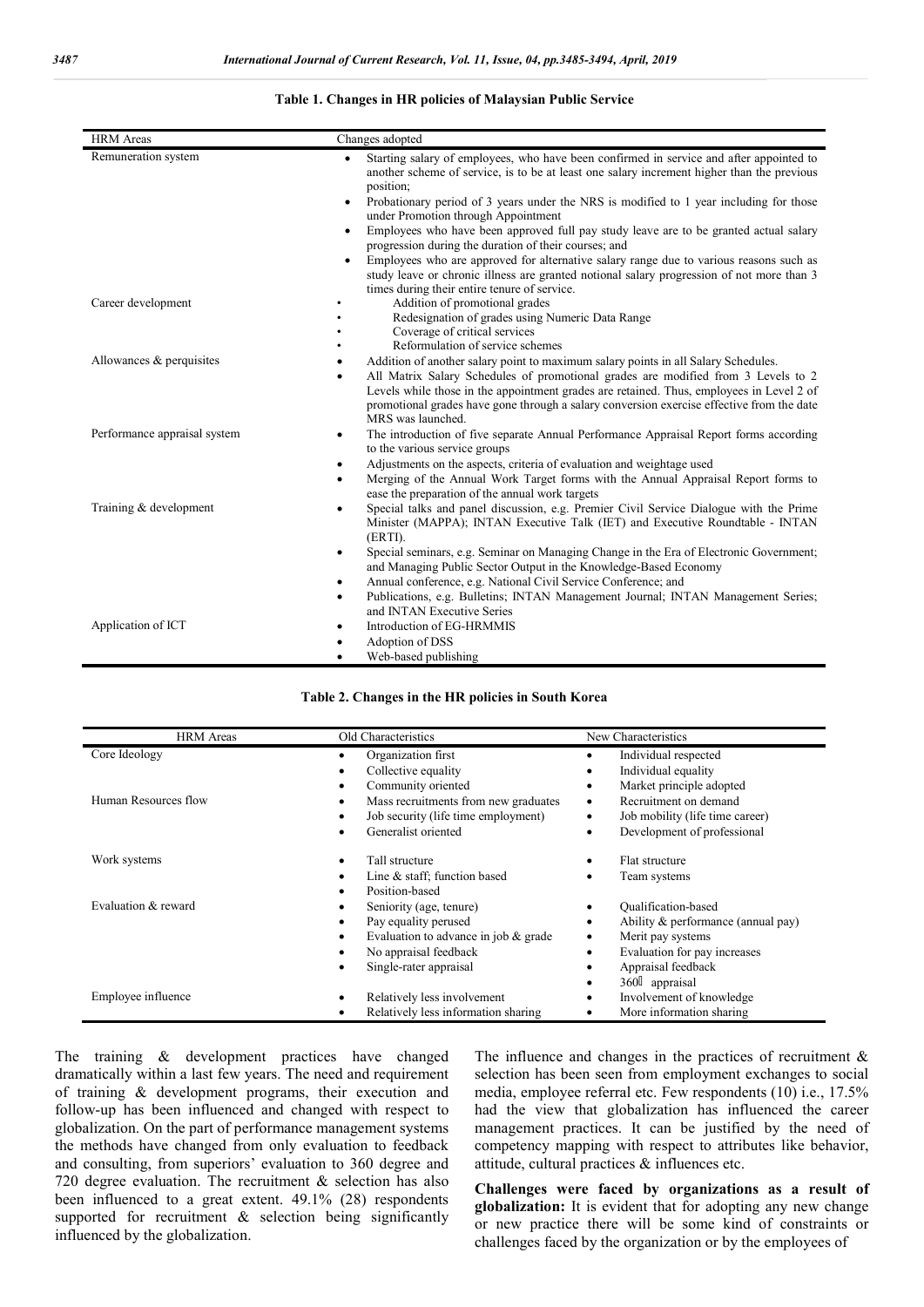













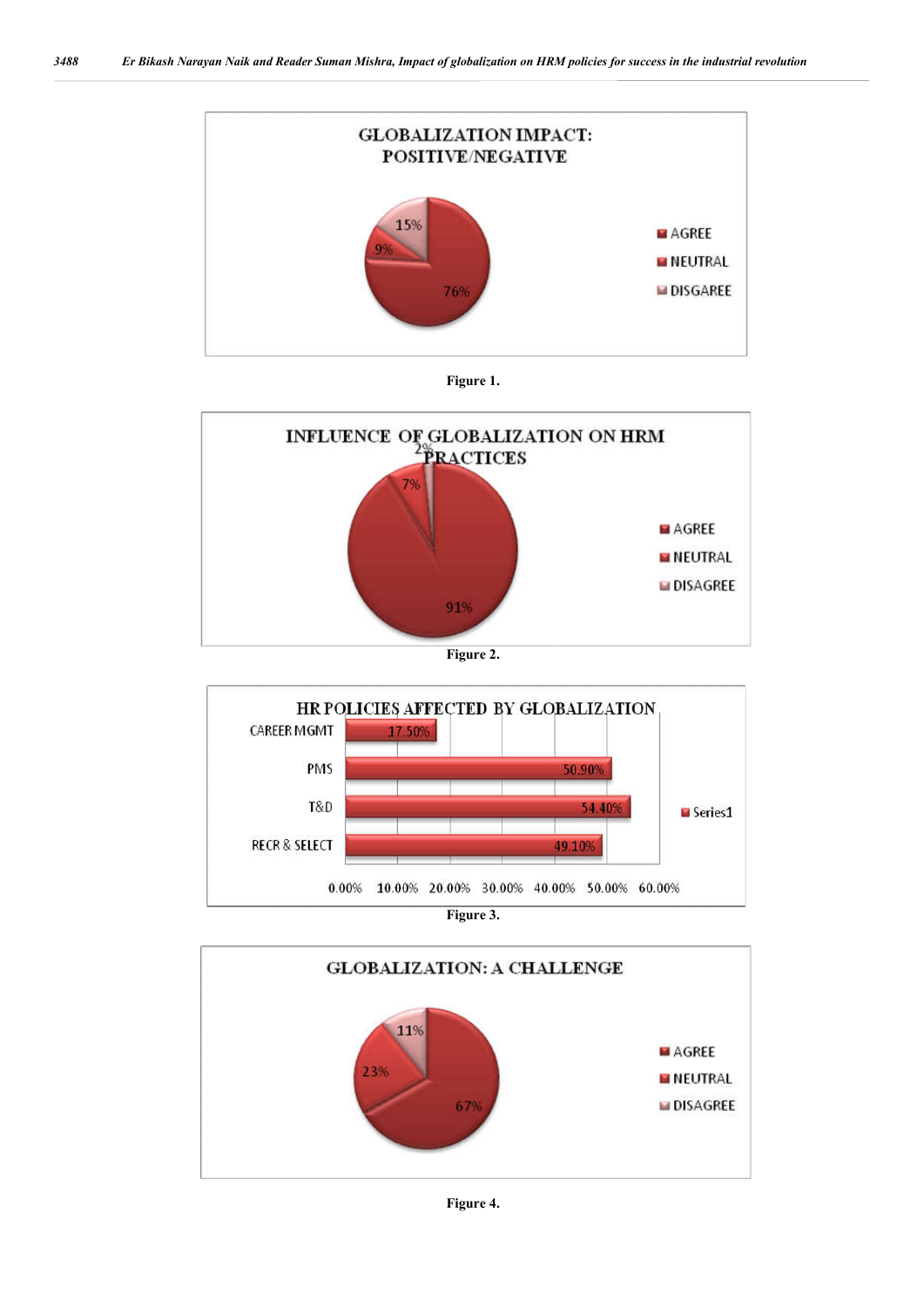





**Figure 10.**





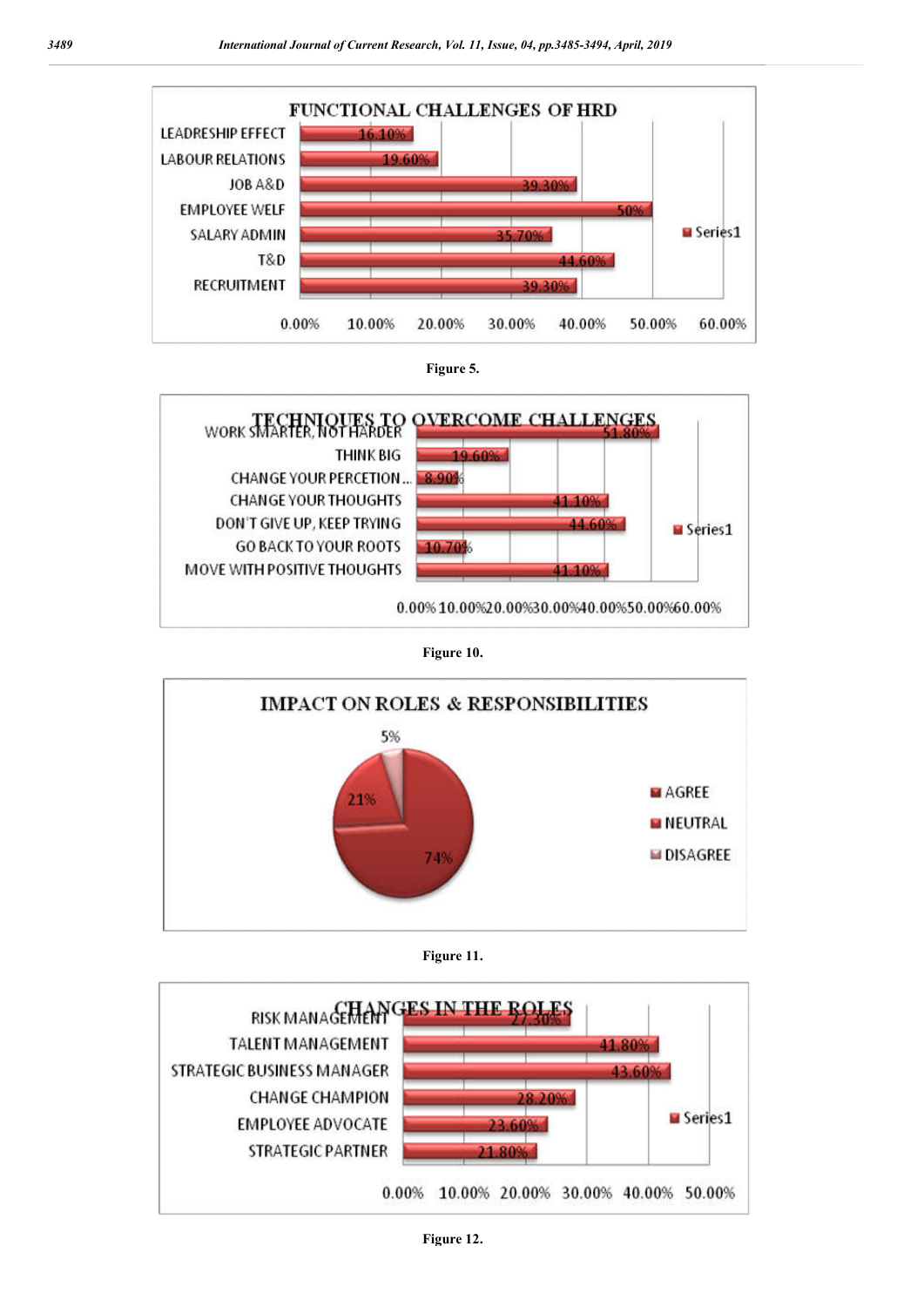











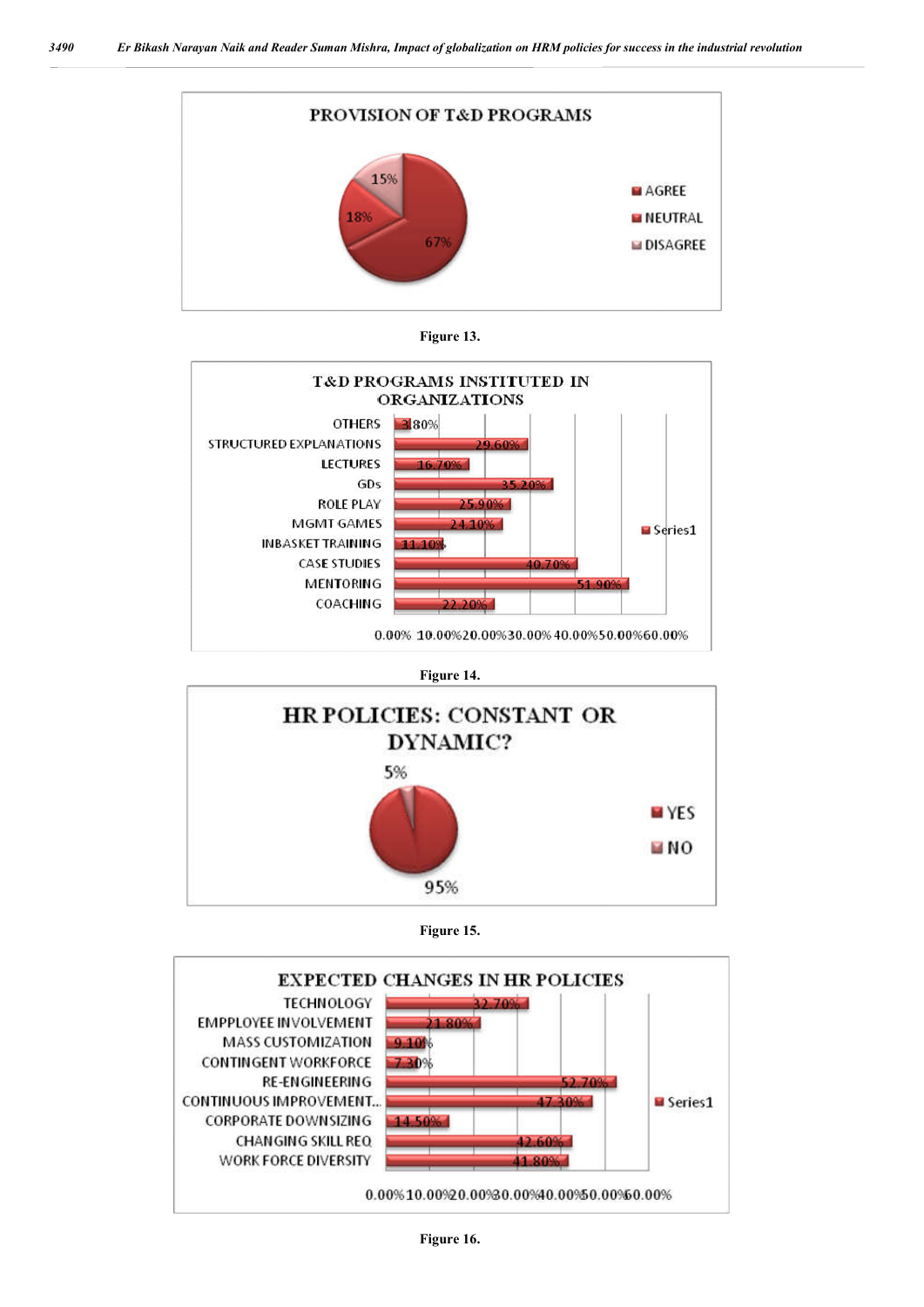











the organization. This question aims to find and study whether the organization and its Human Resources Department faced any kind of challenges or not. Around 67% of respondents (38 in number) agreed that challenges were faced by the organizations and its Human Resources department with respect to globalization. 11% of the respondents disagreed regarding any kind of challenges being faced by the organization. Due to lack of information about the company's Human Resources policy and its changes 23% remained neutral with respect to challenges faced by the organization.

**Different functional challenges faced by the Human Resources Department of various organizations:** The organization faces many challenges which may be either in the form of functional or non-functional. This question focuses on the type of challenges faced by the HR department in view of globalization.

Maximum respondents being 50% of the survey were of the view that the major challenges were faced in the area of employee welfare. Employee welfare being a major concern of any organization includes matters concerning difference in culture & values, health & safety and other recreational facilities. As a result of globalization the organization faces a lot of challenges in meeting the needs and requirements of the employees in terms of employee welfare. The next major challenge is faced in the area of training & development being 44.6% of the survey, followed by recruitment and job analysis & design being equal in view of the respondents (29.3%). The area of salary administration also faces challenges (35.7%) depending upon the nation in which the organization is based and the wages/salary paid to the workers/employees by the other organizations in the same industry. The area of labour relations & leadership effectiveness faces least challenges with respect to globalization being 19.6% and 16.1% respectively.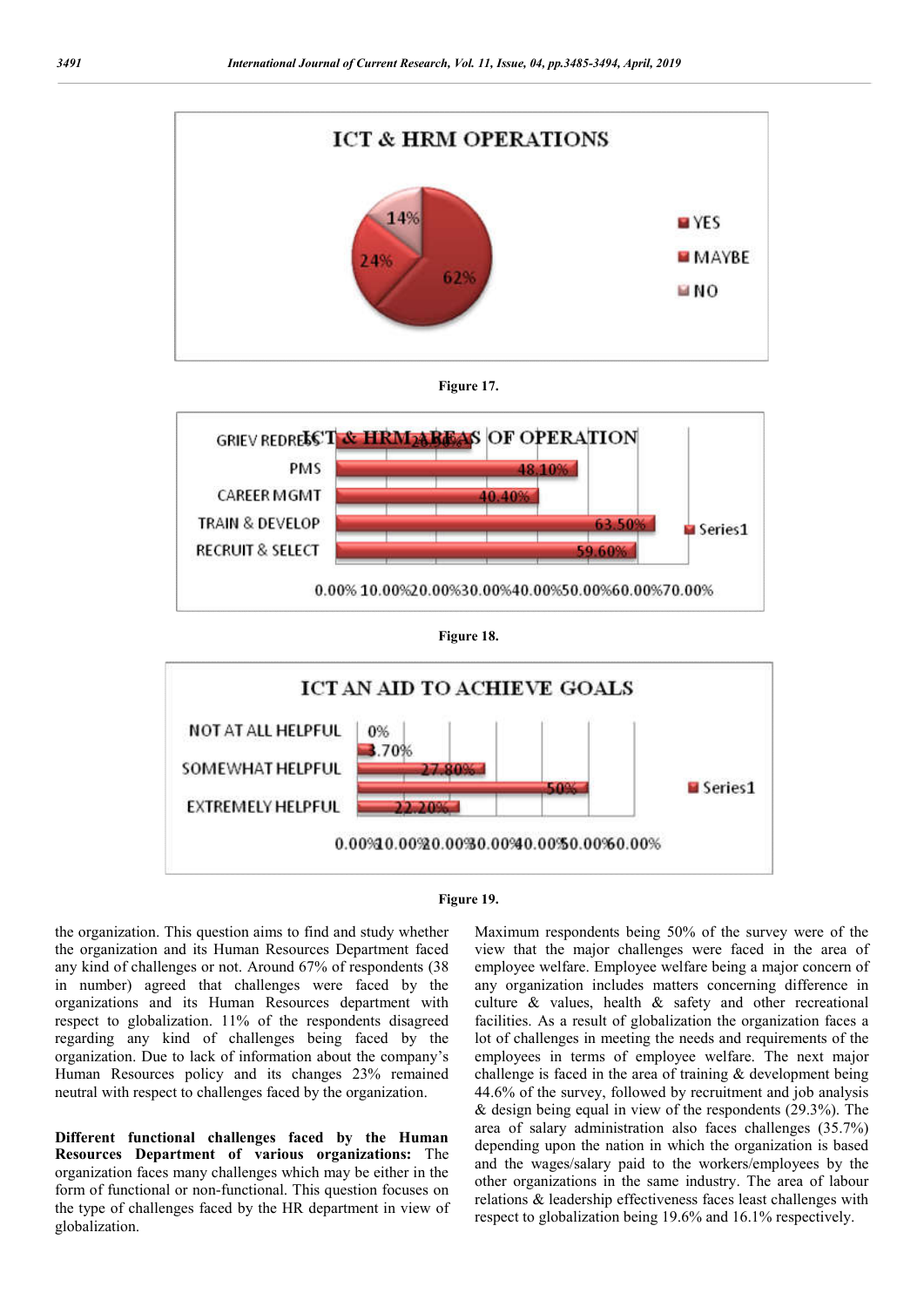**Techniques adopted and used to overcome the challenges:**  To overcome any challenge some method is being used by the organizations. The aim of this question was to study the various methods being adopted by the organizations' HR department to deal and overcome the challenges and barriers faced. Multiple responses were collected from respondents for this question. From all the responses collected, "*work smarter, not harder"* technique being 51.8% of the survey was adopted by maximum organizations to deal with the challenges. In other words the technique of motivating the employees was adopted to cope up with the situation. The other techniques used to overcome the challenges were "*do not give up, keep trying", "changing the perception towards challenges", and "moving with positive thoughts".* From the above analysis it can be concluded that maximum organization prefer the technique of motivation but in a different manner.

**There is also a significant impact on the roles and responsibilities of the HR personnel:** Globalization having an impact on the HR policies of the organizations also imposes an effect on the roles and responsibilities of the HR personnel of the organization. The question was intended to know the intensity of the impact. According to the survey, 74% of the respondents agreed regarding the impact of globalization on the roles & responsibilities of HR personnel. This is because with the changes in the need of the organization the employees and their nature of job also changes. Only 5% of respondents disagreed to the point and 21.4% remained neutral and this may be because of lack of knowledge and information about the HR department operations.

**Changes in the role of HR manager:** Earlier the role of HR personnel/ HR manager was limited to the functional areas of HRM viz., recruitment & selection, training & development, salary administration, performance management system, grievance redressal etc. But with the changes in the objective and goals of the organization the role of HR manger/personnel has also gone through a dynamic change. According to the survey, the role of HR manager has significantly changed to a strategic business manager as opined by majority of respondents (443.6%) followed by talent management opined by (41.8%). The HR manager is now not only concerned about the HR functional areas or the issues of HR department, but also about the strategic issues of the organization as a whole. Apart from these two the HR manager is now also concerned about the change management process being a change champion in the organization. Around 38.2% of respondents have opted for the same.

**Organizations provide adequate training and development to the personnel to cope with the globalization:** When there is any new adoption in the organization it is required to provide proper training facilities to the employees so that they are able to cope up with the changes adopted. Similarly globalization has led to a number of changes in the policy, procedures and practices of organization, and accordingly adequate training programs are also required. According to the survey, 67% of the respondents confirmed about adequate training being provided to cope up with the globalization.

**Types of training programmes instituted by the organizations for the employees in view of globalization:**  The method of training varies from organization to organization to cope up with the impact or effect of globalization at multiple levels.

The responses to the question regarding the type of training method adopted ranked the following methods in the top three of the list.

- $\bullet$ Mentoring (51.9%)
- Case studies (40.7%)
- Group Discussions (35.2%)

Two of the respondents provide information about the techniques adopted by their organization. As per their shared information, organizations follow the certification training program to cope up with the issues of globalization.

**Expectancy of further changes in the HR policies in the near future:** Nothing is constant in this dynamic world. The goals and objectives of the organization keeps on changing with respect to the changes in the (market) economic environment. Globalization being an important dimension of economic environment aids in the changes in the goals and objectives of the organization. The pace at which everything is changing is quite fast and the change may be expected to continue in the future time to come. The respondents confirmed about the same with a majority of 69.1%.

**Possible changes in HR policies as a result of upcoming trends of globalization:** The future is obviously unpredictable. Still an attempt has been made to study the possible changes in the HR policies in the near future.

The survey from the respondents ranked the following aspects in the top of the list of the possible changes.

- Re-engineering of the processes (52.7%)
- Continuous improvement programs (47.3%)
- Changing skill requirements (43.6%)
- Work force diversity (41.8%)
- Technology over powering personnel (32.7%)

Maximum respondents expect re-engineering of work processes to be the upcoming changes in the HR policy and somewhere this may be the need of the hour. It would help in finding and overcoming the shortcomings of the organizations' operations by eliminating unnecessary processes.

**Inter-relation of HRM activities and ICT:** With globalization ICT also becomes an essential ingredient which influences the HR policies to a large extent. According to the survey,  $61.8\%$  of respondents confirmed about the interrelation of ICT and HR operations. It shows that a large number of organizations perform their HR operations with the help of ICT.

**Areas of HRM where ICT is used extensively:** Being ICT an aid in the day-to-day operations of the organization, many organizations focuses its use on a specific area or on a set of specific areas of HRM. With respect to HR practices there are a lot many areas where ICT has been used for the smooth conduct of the operations. The survey shows the result where the organizations use ICT as an aid for their HRM operations and the result gives the list of top three areas of HR.

- Training  $&$  development (63.5%)
- •Recruitment & selection (59.6%)
- Performance management system (48.1%)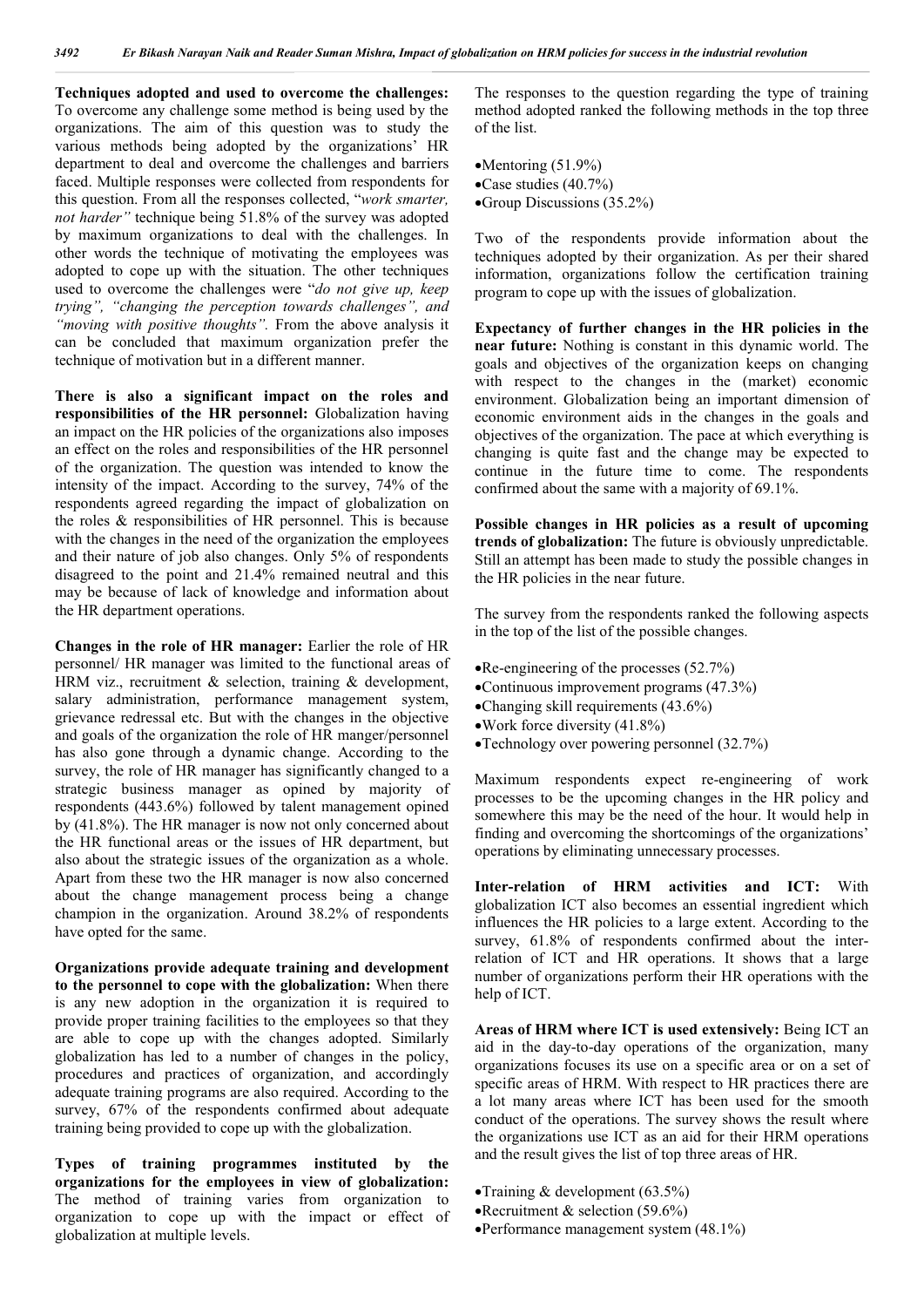**ICT an aid to achieve HRM goals:** With ICT as an aid to the operations of the HR department, it also aids in achievement of the strategic goals and HRM goals of the organization. As per the survey, maximum respondents (72.22%) strongly supported with the statement that ICT is helpful in achieving the strategic HRM goals. While 27.8% respondents stated that ICT is helpful only up to some extent.

#### **Conclusion**

From the study it is realized that globalization and its impact is of great importance to every organization, though an integral part of human resource planning and development, it application and operation and challenges makes its practice quite difficult. These recommendations are therefore made to help make these practices more effective. There is an opportunity for us to broaden the way that globalization strategies regarding resourcing are interpreted. For this we may look to some cognate academic disciplines. Organizations are using many strategies to resource internationally. They may solve skills shortages in labour markets through immigration, technology to assist remote working, alterations to business process and work standardization, the development of centers of excellence that can then be used to disseminate organizational learning throughout operations, or offshore outsourcing. There are many options available, but the study of them tends to have been studied by fields other than IHRM. This knowledge deficit needs to be addressed. There is clearly an opportunity for a more fruitful dialogue between broad communities of academic disciplines who share common research interests.

The HR function can no longer afford to simply act as a local provider of employee services. Both cost pressures and the need to leverage talent on a global scale are forcing HR executives to both think, and act, globally. On the administrative front, this takes the form of re-examining core delivery processes to determine where and how economies of scale can be realized, and how service delivery can be further improved. From a strategic perspective, globalization is more than simply achieving greater cost reductions. It is about the ability of an organization to more effectively source, develop and connect its employees, and take advantage of skills regardless of physical location. It is through managing the global requirements of both the administrative and strategic components that HR has the opportunity to further enhance its value and play an important role in the further growth of the organization. With the liberalization of the economy, and the extra competition from overseas firms, considerable pressure on the personnel function of Indian domestic companies has been created to prepare and develop their employees. In response to such pressures, Indian firms have reacted positively. There is a clear change in the priority of the HRM function in Indian firms from routine kinds of HR activities towards a strategic approach to human resource development. In this competitive era, it becomes imperative for the industries to change with time, therefore, the HRD practices being adopted by the distilleries are enabling them to develop their human resource to meet the challenges of the global world and work effectively. It is in this context that understanding the impact of globalization of the human resource management in the distillery industry needs to be studied. Human Resource Management is act of dealing with people in an organization – how to manage their behavior and activities to increase profits. According to Decenzo and Robbins, (2004), and Bernardin,

(2003), Human resources management (HRM) is the function within an organization that focuses on recruitment of management and providing directions for the people who work in the organisation. Human resources management can also be performed by line manager and deals with issues related to people such as performance management, hiring, wellness, benefit safety, compensation, training and communication.

### **REFERENCES**

- Abdul Ghafar Khan, Xu Hongyi. 2016. Literature in Nutshell regarding Global Human Resource Management Challenges (HRM)- Literature Review, IOSR Journal of Business and Management (IOSR-JBM)
- Barry Friedman. 2007. Globalization Implications for Human Resource Management Roles, Employee Responsibilities and Rights Journal
- Bhusan kapoor. Impact of Globalization on HRM
- Danimir Štros, Daniel Bukovinski, Maja Coner. 0142) Globalization and management
- Dianna L. Stone, Diana L. Deadrick. 2015. Challenges and opportunities affecting the future of human resource management
- DJABATEY, EDWARD NARTEY, Recruitment and selection practices of organisations, a case of HFC Bank (GH) Ltd.
- Dr. Bandar Khalaf Alharthey. 2015. Review on Globalization and Importance of Strategic Human Resource, International Journal of Scientific Research and Management (IJSRM)
- Dr. Malek Shah Bin Mohd. Yusoff, Globalization and Hr development in the Malaysian Public service
- Dr. Ruth Tubey, Kipkemboi Jacob Rotich, Dr. Alice Kurgat 2015. History, Evolution and Development of Human Resource Management: A Contemporary Perspective, European Journal of Business and Management
- Frank Muller. 1994. Societal effect, organizational effect and globalization
- Heung-Jun Jeong. The Effect of Globalization on Human Resource Management, Unions and Flexibility in South Korea
- Holger Mueller. 2014. Globalization, HR and business model success
- Izuogu, Sunday Anthony. 2015. Impact of organizational culture on recruitment and selection practices in the oil and gas construction industry in Nigeria: SAIPEM in focus, European Scientific Journal
- Jay Barney, Mike Wright, David J. Ketchen, Jr. 2001. The resource-based view of the firm: Ten years after 1991, Journal of Management
- Johngseok Bae, Chris Rowley 2003. The Impact of Globalization On HRM: The Case of South Korea, Journal of World Business
- Learning & Development function globalization and challenge A European survey by the Cegos Group, 2015
- Malcolm Warner. 2001. Globalization, labour markets and HR in Asia Pacific economies: an overview
- Mark A. Huselid. 2013. The Impact of Human Resource Management Practices on Turnover, Productivity, and Corporate Financial Performance, Academy of Management
- Markus Pudelko, Anne-Wil Harzing. 2007. HRM practices in subsidiaries of US, Japanese and German MNCs: Country-of-origin, localization or dominance effect?